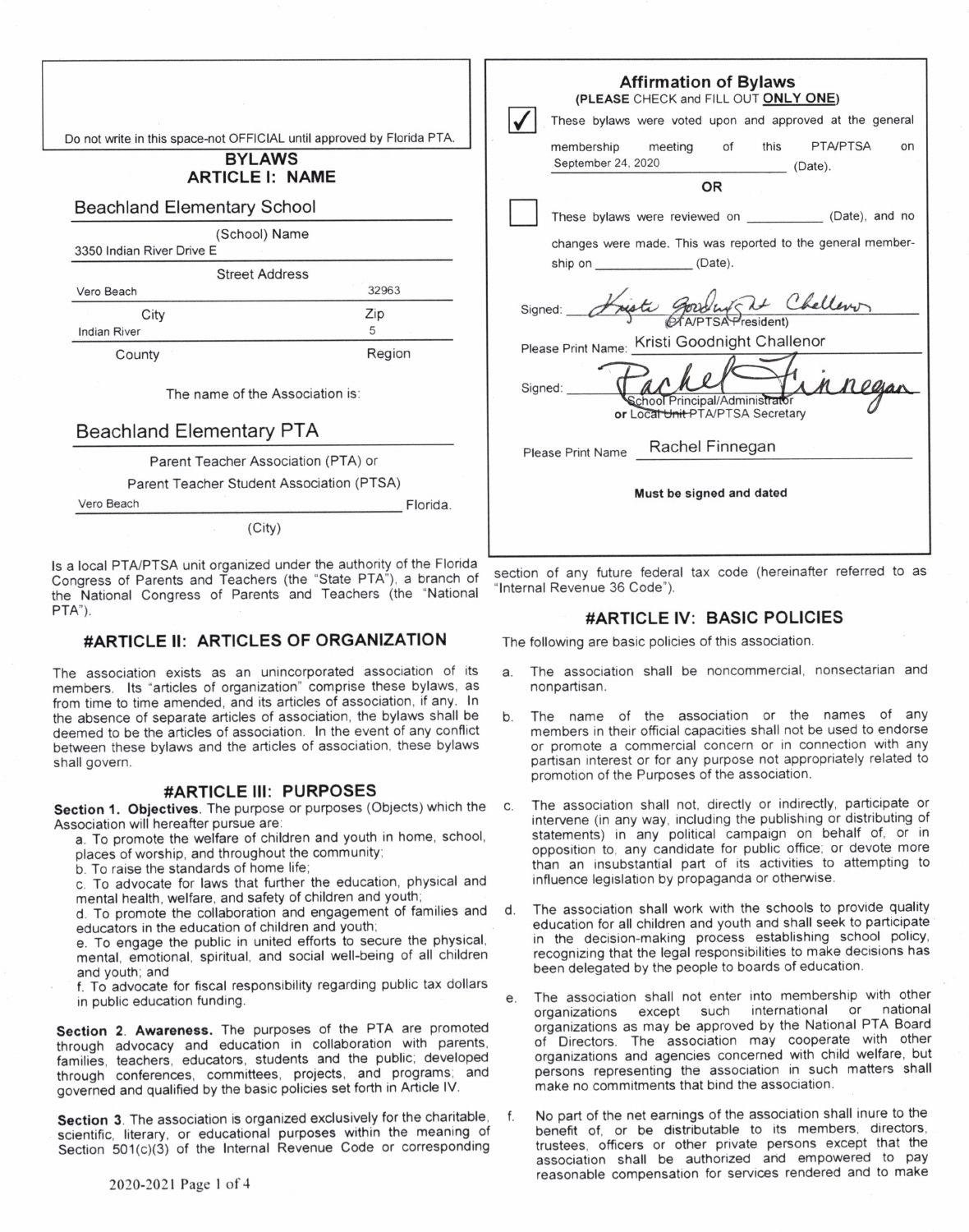payments and distributions in furtherance of the purposes set forth in Article III hereof.

- g. Notwithstanding any other provisions of these articles, the association shall not carry on any other activities not permitted to be carried on (i) by an organization exempt from Federal Income Tax under Section 501 (c)(3) of the Internal Revenue Code, or (ii) by an organization, contributions to which are deductible under Section 170 (c)(2) of the Internal Revenue Code.
- h. The association will be able to use a PTA debit/credit card issued to the PTA or Electronic Funds Transfer (EFT), for business purposes only. All charges must adhere to the budget adopted by the Association. Any charges not approved by the budget, must be approved by the membership prior to the payment. An electronic banking agreement must be on file for all debit/credit cards issued.
- i. The annual financial audit/review must be completed and a copy sent to the Florida PTA State Office by August 31st each year.
- j. A copy of the annual IRS 990 must be sent to the Florida PTA State Office by November 30th each year.
- k. Prior to scheduling a vote regarding the dissolution of this association, Florida PTA **must** be contacted for the mandatory Florida PTA and IRS dissolution procedures. Upon the dissolution of this association, after paying or adequately providing for the debts and obligations of the association, the remaining assets shall be distributed to one or more chartered PTAs/PTSAs, in good standing.

### **#ARTICLE V: MEMBERS AND DUES**

**Section 1.** Membership in the PTA/PTSA shall be made available to any individual who subscribes to the Objects and basic policies of the National PTA, without regard to race, color, creed or national origin, under such rules and regulations not in conflict with the provisions of these bylaws, the bylaws of the state PTA, or the bylaws of the National PTA.

**Section 2.** Only members of the association shall be eligible to participate in the business meetings, or to serve in any of its elective or appointive positions.

**Section 3.** Every individual who is a member of this PTA/PTSA is, by virtue of that fact, a member of the National PTA and of the state PTA by which this local PTA/PTSA is chartered and is entitled to all benefits of such membership.

**Section 4.** The association shall conduct an annual enrollment of members, but persons may be admitted to membership at any time.

**Section 5.** Each member of the association shall pay annual dues to this association. Such annual dues shall include at a minimum the amounts due to the state PTA and National PTA.

**Section 6.** The state and National PTA portions of the dues paid by each member of the association shall be set aside by the association and remitted to the state PTA through such channels and at such time as the state bylaws may provide. (Each state PTA is responsible for payment to the National PTA of the national portion of dues paid by members of the association.) The remittance to the state PTA shall be accompanied by a report, in such form as may be required by the state PTA, showing the name and address of the president of the association, the amount of dues collected during the period covered by the report and the number of members of the association.

**#Section 7.** For the purpose of annual enrollment the membership year shall be July 1 through June 30. The membership card shall be valid upon payment of dues through September 30 of the following membership year. For Florida PTA award purposes, the membership

year shall be July 1st through May 1st each fiscal year. Membership dues are to be sent monthly, as collected, to the state office, to be eligible for programs, services and materials.

# **ARTICLE VI: OFFICERS AND THEIR ELECTION**

**#Section 1.** Each officer of this PTA/PTSA shall be a member of this PTA/PTSA.

#### **Section 2. Officers and their election:**

- a. The officers of this association shall consist of a (number) vice-presidents, a recording secretary, a corresponding secretary, a treasurer. president, 1 (one)
- b. Officers shall be elected by ballot annually in the month of However, if there is but one nominee for any office, election for that office may be by show of membership cards or voice vote. A majority vote shall elect. MAY
- c. With the exception of the treasurer, officers shall assume their official duties following the end of the school year and shall serve for a term of one year or until their successors are elected. The treasurer shall assume all duties after the books have been audited.
- d. A person shall not be eligible to serve more than two consecutive terms in the same office.

#### **Section 3. Nominating Committee:**

- a. There must be a nominating committee elected, composed of 3 or 5 members, the number determined by the association at a regular meeting at least one month prior to the election of officers. The president shall appoint a chair pro tem who shall call the first meeting. The committee shall elect its own chair.
- b. The nominating committee shall nominate one person for each office to be filled and report its nominees at the election meeting at which time additional nominations may be made from the floor. In order to be nominated a person must be a member of this PTA.
- c. Only those persons who have consented to serve if elected shall be nominated for or elected to such office.
- d. Members of the nominating committee may be elected to office.

**Section 4. Vacancies:** A vacancy occurring in the office of president shall be filled for the remainder of the unexpired term by the vice president. A vacancy occurring in any other office shall be filled for the unexpired term by a person elected by a majority vote of the executive board on which they shall serve, notice of such election having been given.

**#Section 5.** A member whose dues have not been paid at least thirty days prior to the annual election meeting may not vote in the annual election of officers.

**#Section 6.** Any person holding an elected or appointed position in this association shall serve for the designated term or until a successor is elected or appointed.

### **ARTICLE VII: DUTIES OF OFFICERS**

**Section 1.** The president shall preside at all meetings of the association, the executive committee and the executive board at which the president may be present; shall perform such other duties as may be prescribed in these bylaws or assigned by the association or by the executive board; may appoint a parliamentarian and historian, with the approval of the executive board; and shall coordinate the work of the officers and committees of the association in order that the Purposes may be promoted.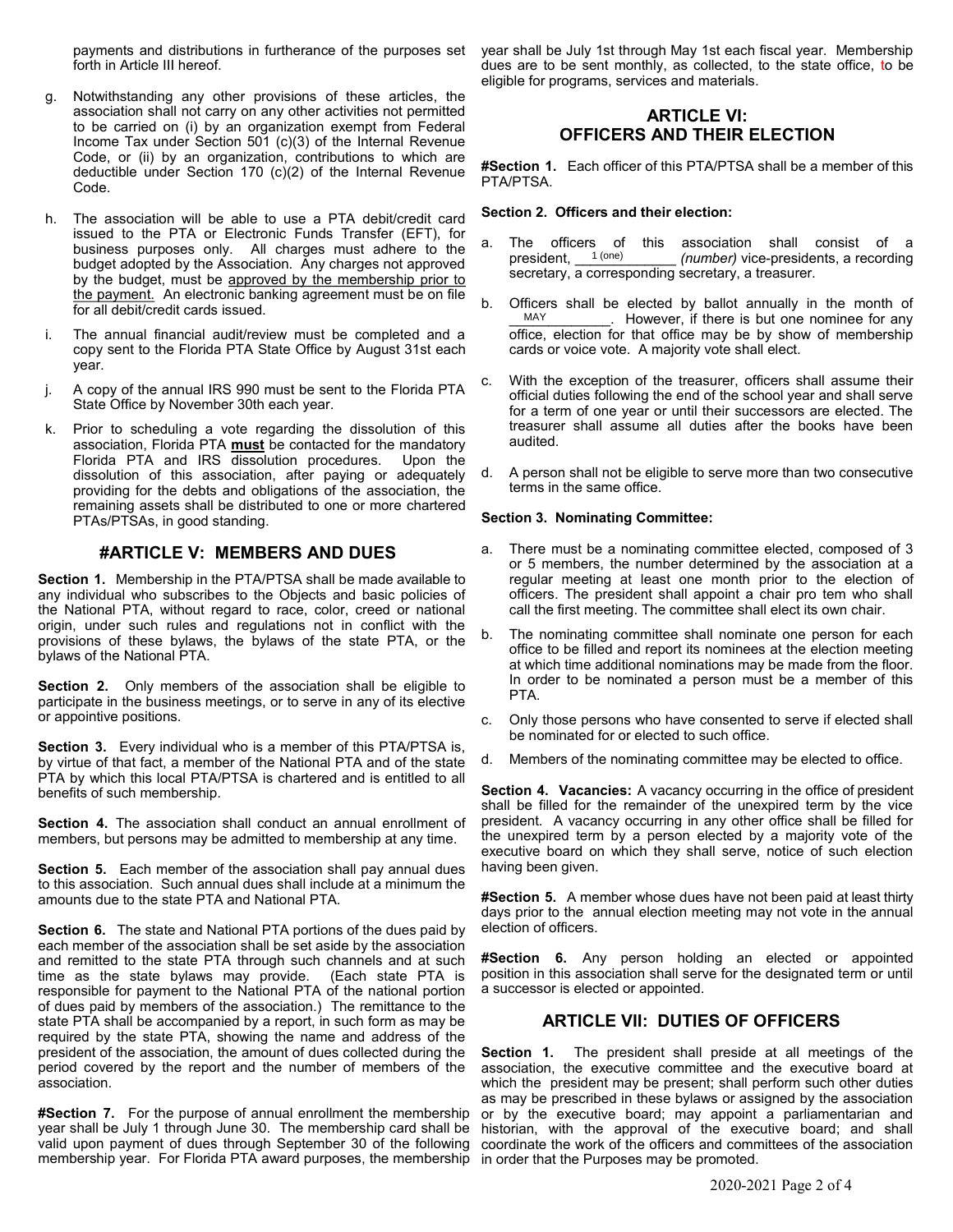Section 2. The vice-president(s) shall act as aide(s) to the president the election and qualification of their successors. and shall (in their designated order) perform the duties of the president in the absence or disability of that officer to act.

- a. the 1st vice-president shall serve as \_Ways & Means
- b. the 2nd vice-president shall serve as \_<sup>n/a</sup>\_\_\_\_\_\_\_\_\_\_\_\_\_\_\_\_\_\_\_\_
- c. the 3rd vice-president shall serve as \_<sup>n/a</sup>\_\_\_\_\_\_\_\_\_\_\_\_\_\_\_\_\_\_\_\_

**Section 3.** The recording secretary shall record the minutes of all meetings of the association and of the executive committee and board and shall perform such other duties as may be delegated.

**Section 4.** The corresponding secretary shall prepare all written communications as directed by the association or by the executive board and shall perform such other duties as may be delegated.

**#Section 5.** The treasurer shall have custody of all of the funds of the association; shall keep a full and accurate account of receipts and expenditures; and shall make disbursements in accordance with the approved budget, as authorized by the association. Three signatures should be on file at the bank, with *two signatures*  required on all PTA checks. The treasurer shall present a financial statement at every meeting of the association and at other times when requested by the executive board and shall make a full report at the annual meeting. The treasurer shall be responsible for the maintenance of such books of account and records as conform to the requirements of Article XIII, Section 3, of the bylaws. The treasurer's accounts shall be examined annually by an auditor or an audit committee of not less than three members who, satisfied that the treasurer's annual report is correct, shall sign a statement of that fact at the end of the report. The audit committee shall be appointed by the executive board. The committee's report shall be given at the next regular meeting after the audit is completed.

**Section 6.** All officers shall:

- a. Perform the duties prescribed in these bylaws and by the parliamentary authority adopted by this association.
- b. Deliver to their successors all official material not later than ten days following the end of the school year.

### **ARTICLE VIII: GENERAL MEMBERSHIP MEETINGS**

**Section 1.** Regular meetings of the association shall be held times *(at least three, one of which must be in*person) during the school year, unless otherwise provided by the association or by the executive board. <sup>5 (five)</sup> (number) days notice shall be given of change of date. Meetings may be conducted in person, by conference call, teleconference or other electronic media, as permitted by applicable law. Votes cannot be cast by text-based mediums, such as email, text and similar mediums. 3 (three)

**Section 2.** Special meetings may be called by the executive board, *\_\_\_\_\_\_\_\_\_\_\_(number)* days notice having been given. 5 (five)

**Section 3.** The last regular meeting of the association shall be held *(month)* and shall be known as the annual meeting. in May

**Section 4.** <sup>10 (ten)</sup> (number) members (minimum of 10) shall constitute a quorum for the transaction of business in any meeting of this association. 10 (ten)

## **ARTICLE IX: EXECUTIVE BOARD**

**Section 1.** The executive board shall consist of the officers of the association, the chairs of standing committees and the principal of the school or a representative appointed by him/her. If constituted as a PTSA, the board shall include at least one student. The chair of the standing committees shall be selected by the officers of the executive board.

association. The members of the executive board shall serve until

**#Section 2.** A PTA member shall not serve as a voting member of a constituent organization's board at the local, council, district, region, state or national level while serving as a paid employee of or under contract to that constituent organization.

**Section 3.** The duties of the executive board shall be:

- a. To transact necessary business in the intervals between association meetings and such other business as may be referred to it by the association.
- b. To create standing committees.
- c. To approve the plans of work of the standing committees.
- d. To present a report at the regular meetings of the association.
- e. To prepare and submit to the association for approval a budget for the fiscal year.
- f. To approve routine bills within the limits of the budget.

**Section 4.** Regular meetings of the executive board shall be held monthly during the school year, the time to be fixed by the board at its first meeting of the year. A majority of the executive board members shall constitute a quorum. Special meetings of the executive board may be called by the president or by a majority of the members of the board. A treasurer's report must be given at every board meeting. (Quorum to exclude minors per Florida Statutes, Section 617.0824.)

**Section 5.** Meetings of the Executive Committee, Executive Board of Directors and Committee meetings of the PTA, may be conducted in person, by conference call, teleconference or other electronic media, as permitted by applicable law. Votes cannot be cast by text based mediums, such as email, text and similar mediums.

**Section 6.** Officers may only be removed by the body that elected them.

#### **ARTICLE X: EXECUTIVE COMMITTEE**

**Section 1.** The executive committee shall consist of the elected officers.

**Section 2.** The duties of the executive committee shall be to transact emergency business in the interval between executive board meetings.

**Section 3.** The majority of the executive committee shall constitute a quorum.

**Section 4.** Meetings of the executive committee shall be held as needed.

**Section 5**. Officers may only be removed by the body that elected them.

### **ARTICLE XI: STANDING AND SPECIAL COMMITTEES**

**Section 1.** The executive board may create such standing committees as it may deem necessary to promote the Purposes and carry on the work of the association. The term of each chair shall be one year and/or until the election/appointment and qualification of a successor.

**Section 2**. Committee Chairs may only be removed by the body that elected/appointed them.

**Section 3.** The chair of each standing committee shall present a plan of work to the executive board for approval. No committee work shall be undertaken without the consent of the

2020-2021 Page 3 of 4